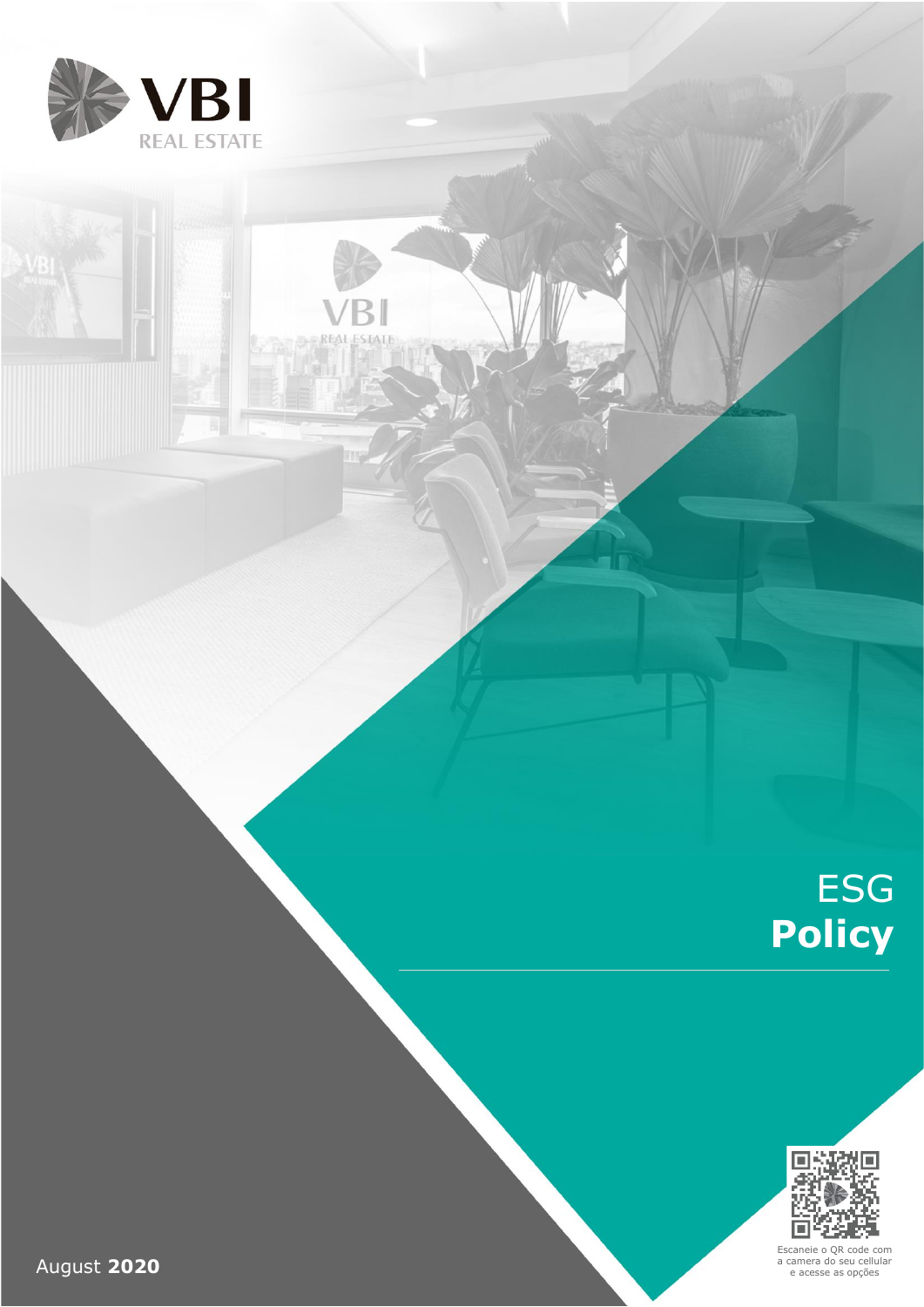

# **CONTENTS**

|               |                 | EDIA |  |
|---------------|-----------------|------|--|
|               | <b>CONTENTS</b> |      |  |
| 1.            |                 |      |  |
| 2.            |                 |      |  |
| $\mathcal{E}$ |                 |      |  |
| 4.            |                 |      |  |
| 5.            |                 |      |  |
| 6             |                 |      |  |
| 7.            |                 |      |  |
| 8.            |                 |      |  |



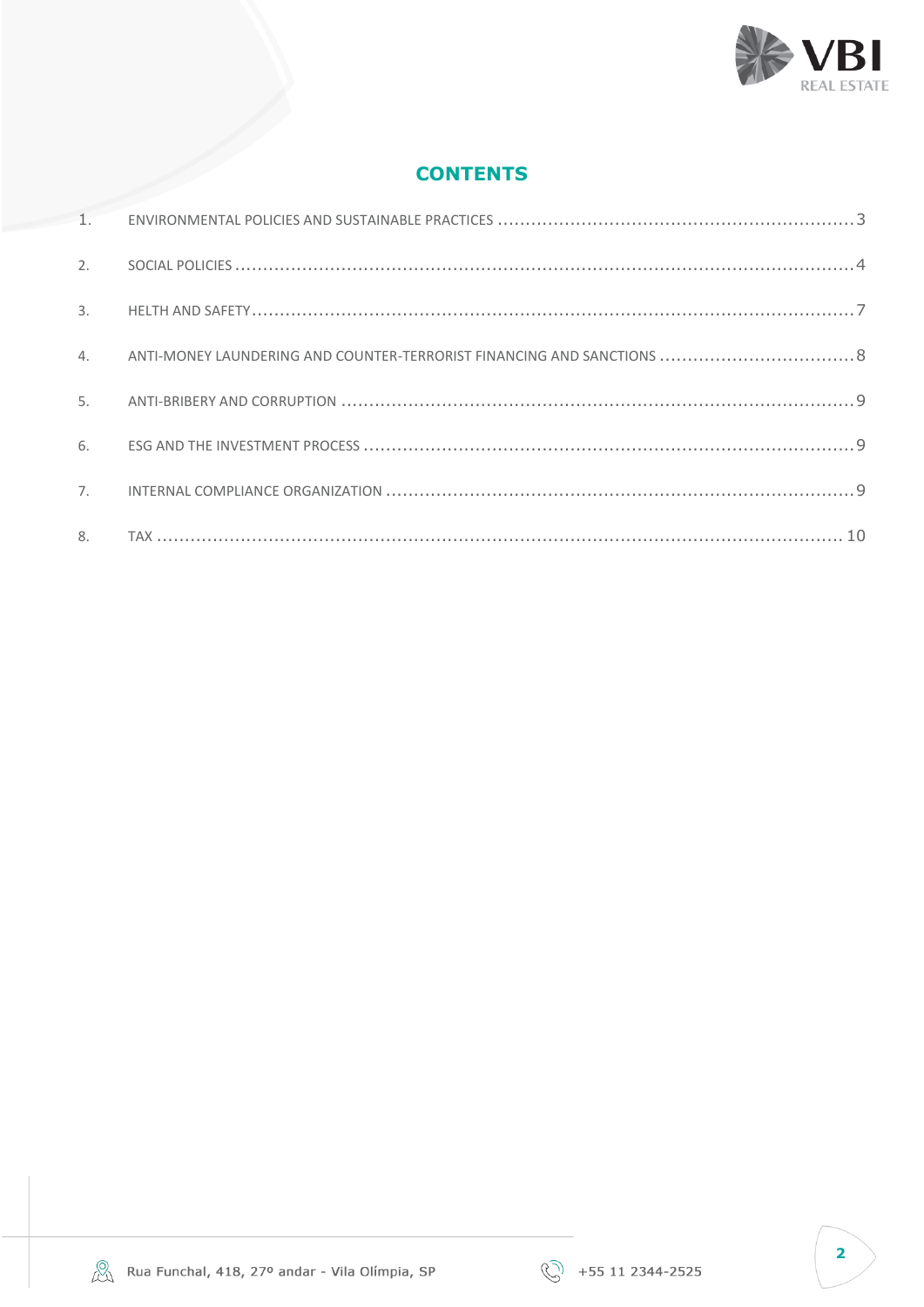

#### **ESG POLICY**

#### <span id="page-2-0"></span>**1. ENVIRONMENTAL POLICIES AND SUSTAINABLE PRACTICES**

a. Environmental policy objectives: VBI believes that a healthy environment is necessary for the well-being of society and posterity. As developers, owners, and operators of real estate, our investment decisions impact the environment. VBI complies with all local, state and federal environmental legislation and seeks to encourage economical utilization of finite natural resources and to incorporate sustainable practices where practicable. VBI recognizes that individual and corporate users of real estate are increasingly factoring energy efficiency and sustainability considerations into their real estate selection process, thereby rendering the utilization of sustainable practices increasingly economically viable for real estate developers and owners.

b. Technical standards, performance targets & relevant legislation

i. Bio-diversity loss prevention. VBI complies with relevant environmental legislation, including the requirement that the development of rural areas larger than a 500,000 sq. meters be subject to a full environmental impact assessment.

ii. Greenhouse gas emissions and use of renewable energy: VBI will adhere to US Green Building Council LEEDs standards where economically viable to do so, which historically has been the case for new construction of office buildings. USGBC LEEDs standards offer pointbased incentives to incorporate greenhouse gas emission reduction in the construction and building installation design. It is noted that it is often not economically viable to conform to a prescribed standard and VBI therefore seeks to implement systems or building management processes which aim to reduce greenhouse gas emissions. In all VBI owned or operated properties, there will be an attempt to maintain a conscientious use of energy efficient practices.

iii. Use of renewable energy. VBI will seek opportunities to utilize renewable energy sources when doing so results in either lower or equivalent energy costs or more reliable energy supply. VBI will assess the economic viability of solar net metering where viable.

iv. Air and water resource depletion and pollution. Where economically viable, VBI will include wastewater reutilization systems in new construction. As a commercial strategy, VBI seeks to locate properties within walking distance of target universities or along public transportation corridors, thereby reducing the use of private cars.

v. Use of sustainable materials. VBI's choice of materials is based entirely on economic criteria, which includes taking into consideration that tenants may be willing to pay higher rents if a property utilizes sustainable materials. LEEDs certification criteria take into consideration the use of sustainable materials, and VBI may opt for LEEDs certification as a commercial decision.

vi. Land contamination. VBI conducts phase 1 environmental assessments prior to all property acquisitions. If a Phase 1 assessment indicates a non-trivial probability of contamination, VBI will proceed with sample soil analyses. State environmental guidelines establish concentration limits for a broad range of environmental and human toxins. In the event that concentration limits are breached,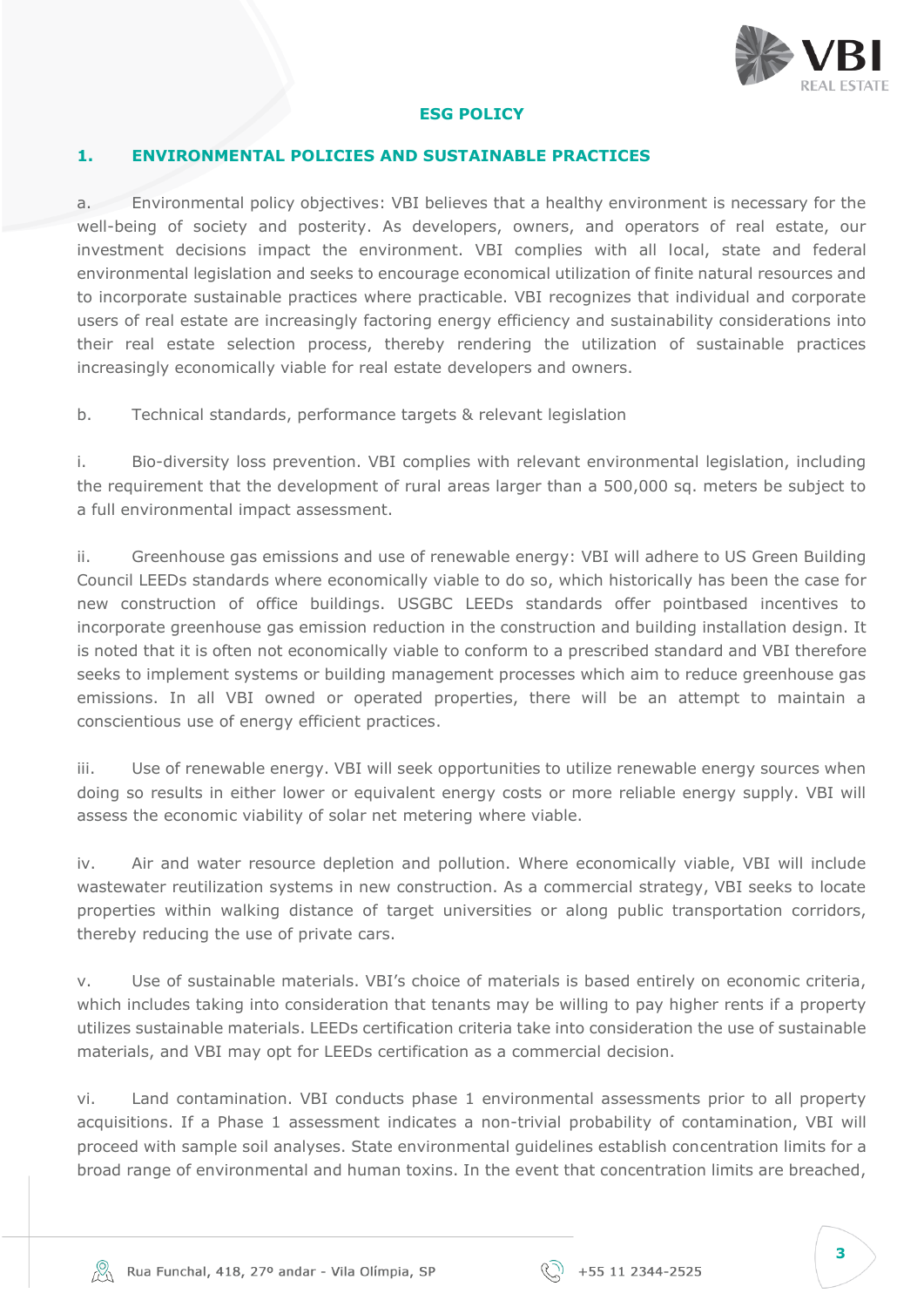

VBI may either opt to reduce toxin levels through a soil exchange and proper disposal of the toxic compounds, or not to proceed with the acquisition.

vii. Handling and storage of hazardous waste. State and federal environmental guidelines establish procedures for the transportation and storage of hazardous materials. VBI will adhere to all state and federal guidelines.

viii. Land degradation and deforestation. VBI's student housing investment strategy is focused on the redevelopment of existing urban areas. Land degradation and deforestation is not a relevant concern in the context of VBI's student housing business.

ix. Changes in land use. VBI's student housing strategy does not anticipate conversion of rural land to urban land. However, changes from commercial to residential, or vice-versa, are contemplated, within the guidelines of local planning guidelines.

c. Operational management and implementation of policies. In the investment underwriting process, VBI will clearly identify the environmental risks associated with the relevant investment and identify corresponding mitigation steps. Proposed mitigants are incorporated in the property design parameters. VBI will not proceed with an investment if it views that there is a substantial risk that the environmental risk cannot be mitigated as required by law.

d. Monitoring, compliance and reporting. Compliance with environmental guidelines are monitored on a regular basis and are addressed in project manager reports.**OBJETIVO**

## <span id="page-3-0"></span>**2. SOCIAL POLICIES**

a. Social policy objectives. VBI's social policies are focused on the following objectives: (i) promoting diversity along the lines of gender, race, ethnicity, sexual orientation and socio-economic background, (ii) supporting the safety, human rights and dignity of our stakeholders, (iii) contributing to the educational, social and economic development of the regions in which we invest, and (iv) contributing to the redevelopment of centrally located urban areas with extensive access to public transportation.

#### b. Performance targets & relevant legislation

i. Rights, well-being and interests of people and their communities. VBI's student housing strategy has been focused largely on the retrofit of existing buildings. Positively impacting the region in which our properties are located benefits us as property owners and revitalizes the communities in which our properties are located. This positive externality contributes to our financial success as investors.

ii. Human rights. VBI complies with local, state and federal legislation aimed at guaranteeing human rights. Of primary relevance to the activity of development and management of commercial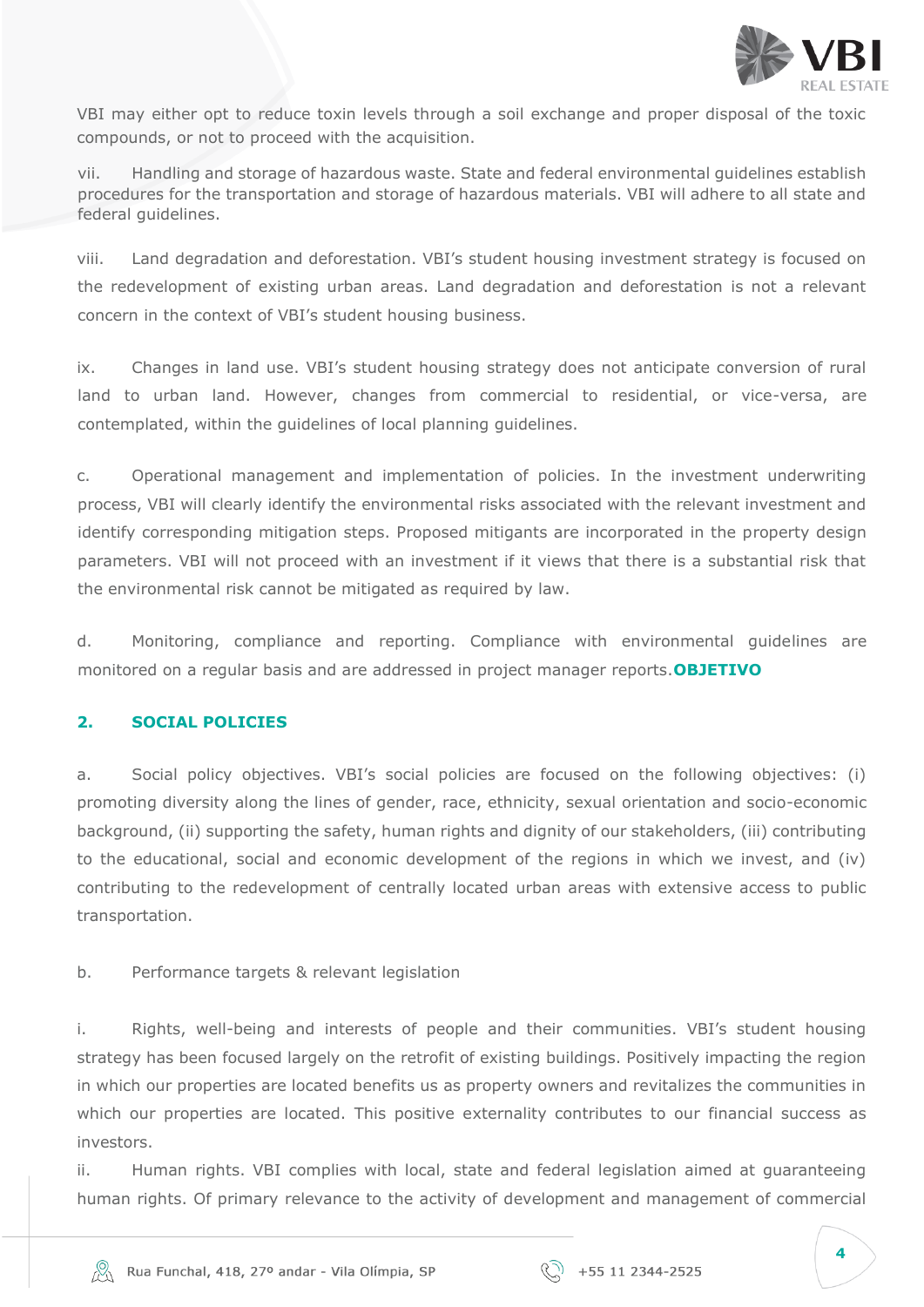

and residential real estate are the following: condemnation of slavery, condemnation of child labor or any form of child exploitation, and adherence to anti-discrimination laws protecting the rights ethnic minorities, women and LGBT employees and employee candidates. As owners of residential communities, VBI is committed to maintaining residential communities in which families are provided with dignified living conditions.

iii. Labor standards. Brazil's labor laws guarantee a high standard of labor conditions, including maximum permitted work hours, minimum vacation time, paternity and maternity leave, over-time pay, health benefits, and other benefits. Collaborators of VBI or entities into which the student housing joint venture will invest will either be treated as equity partners or as employees hired pursuant to Brazil's consolidated labor laws ("CLT"). Collaborators treated as equity partners will be permitted a higher degree of flexibility in determining their work routines and will be permitted to participate in profit distributions. These individuals generally hold minority interests through holding companies which are controlled by a smaller number of senior equity partners (who are currently the five direct beneficial shareholders of VBI Real Estate).

iv. Working conditions

1. VBI employees. VBI employees will be hired pursuant to the consolidated labor laws and will be entitled to the benefits and worker protections guaranteed therein.

2. Equity partners. Equity partners will have a higher degree of discretion over their work routines and will be permitted to participate in profits generated. Although these individuals may not be employees of VBI as defined by Brazil's labor legislation, the total compensation of junior equity partners is determined based on performance metrics and at the discretion of the senior partners.

3. VBI contracted parties and supply chain. All entities contracted by VBI will be subject to a prescreening process before purchase orders may be submitted. The pre- screening process entails a background check on such entities' shareholders and histories and a potential supplier will be substituted with an alternative if the background checks. Standard contracts between entities controlled by VBI and third parties include reps and warranties that affirm that contracted parties will act in compliance with applicable labor laws.

4. Workplace safety standards. Pursuant to Brazilian law (NR-18), construction sites must adhere to an extensive workplace safety code. VBI will generally hire specialized consulting firms who advise VBI in preparing the worksite to comply with the requirements specified in NR-18 and who create periodic reports related to ongoing compliance with NR-18. Where VBI does not directly engage a specialized consulting firm, a general contractor will provide workplace health and safety compliance services as part of the scope of their services to VBI. Each construction project will typically engage

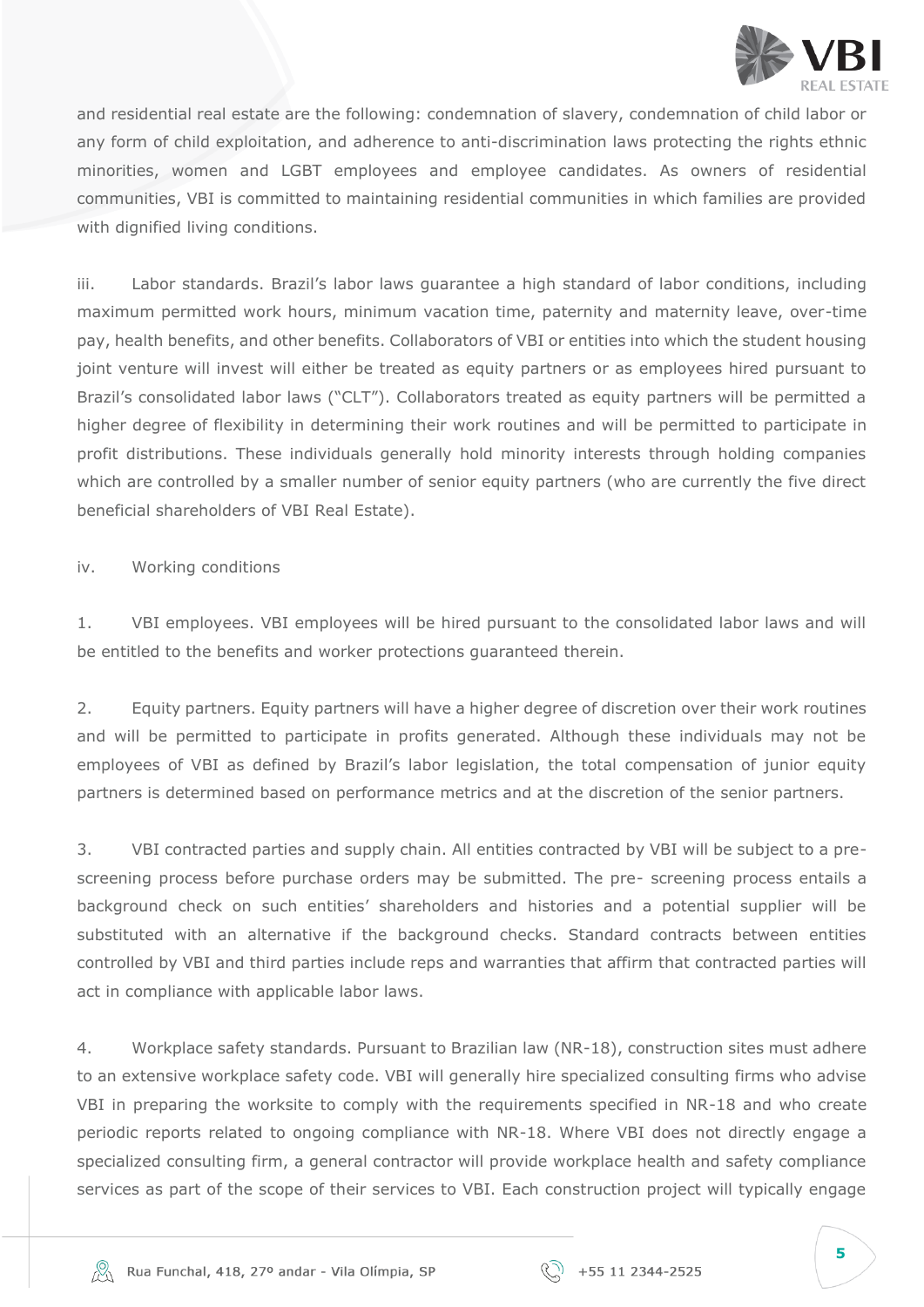

a construction management firm which provides a full-time, on-site engineer who is the party responsible with respect to the Ministry of Labor. A VBI employee or partner will review the reports of such workplace health and safety consultant and audit adherence to NR-18 on a test basis.

v. Child, slave and bounded labor or servitude and human trafficking. Brazilian federal law provides clear definitions of slave labor and Article 149 of the Brazilian penal code provides for strict criminal penalties for violation of prohibitions of slave labor. Brazil's labor laws also stipulate minimum working age and provides for strict penalties for violation of this minimum. VBI strictly adheres to federal prohibitions on slave and child labor.

vi. Indigenous rights. Brazilian federal laws designate areas subject to protection of indigenous populations. VBI strictly adheres to such regulations.

vii. Freedom of association and freedom of expression. Title II, Chapter 1, Article 5 of the Brazilian Constitution guarantees the rights of individuals freedom of expression and association. In addition to the rights guaranteed by the Brazilian constitution, VBI seeks to empower its employees, partners and other collaborators by creating a culture which encourages pro-activity, self-expression and reflection.

viii. Diversity. VBI seeks to promote diversity among its staff and third-party collaborators along the lines of gender, race, ethnicity, sexual orientation and socio-economic background. VBI recognizes diversity as a means of creating unique insights and expanding the depth and breadth of insights and relationships. VBI senior personnel participates early on in the screening process and seeks to establish a broad outreach process. If VBI senior personnel recognize that the work environment is excessively homogenous we will seek to correct this homogeneity in our candidate outreach.

ix. Consumer protection. VBI adheres to Brazil's federal consumer code.

Beyond its legal obligations to its customers, the value proposition of VBI's student housing investment strategy is rooted in offering a convenient and transparent process by which students and their parents identify and secure appropriate and cost-effective housing and providing a stimulating and protective community of students and educators.

x. Data protection and privacy. Please refer to VBI's regulations manual which establishes guidelines for the handling of data, protection of confidential information, Internet usage, policies for data backup, use of email, password management, and Internet and email usage. These guidelines are published on VBI's website.

xi. Urban impact objectives. Subject to economic viability, VBI seeks to contribute to the regeneration and redevelopment of downtown regions in Brazil's tier-1 cities by identifying higher



**6**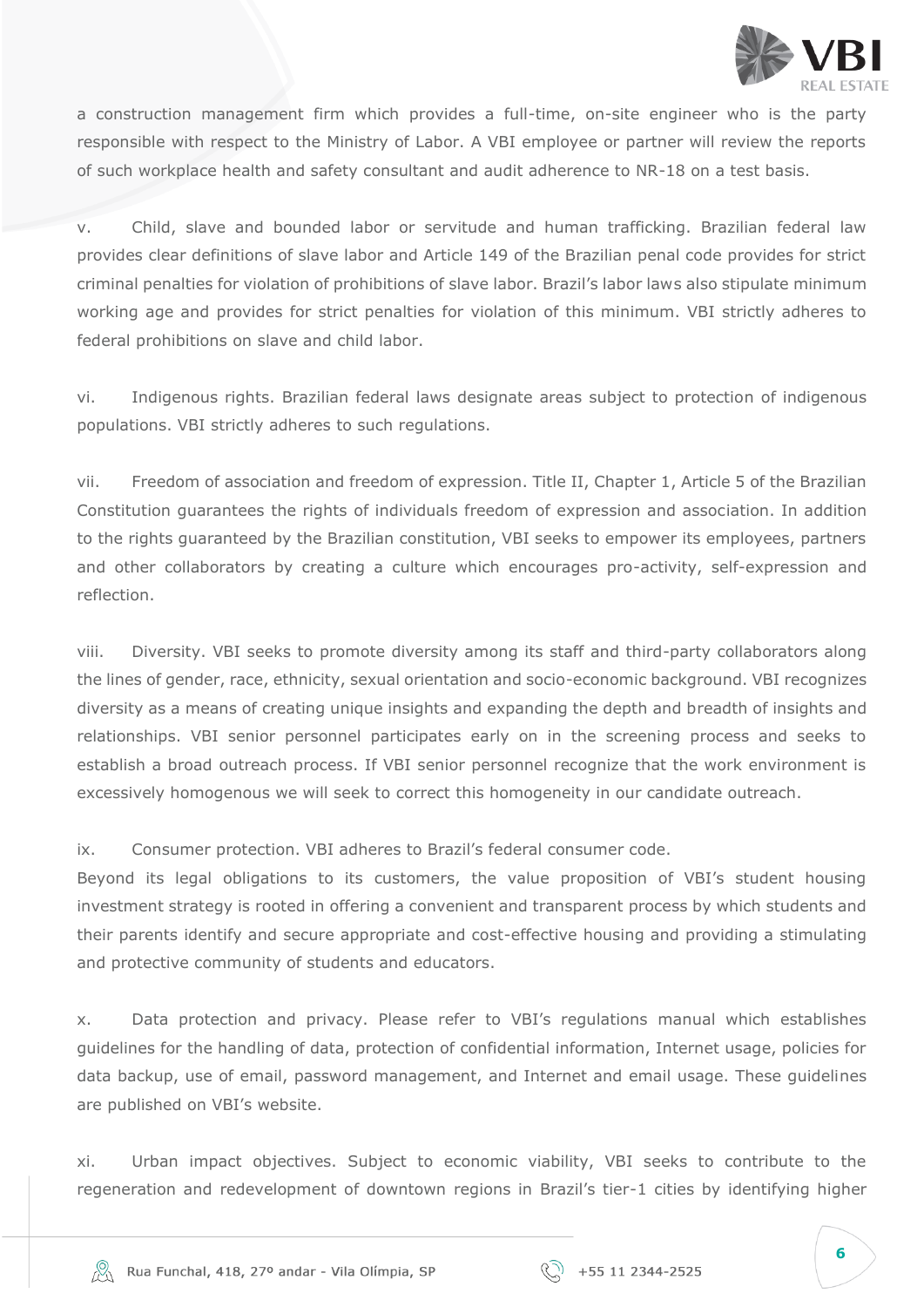

uses of existing depreciated real estate with efficient pedestrian access to subway and dedicated bus lane transportation. In doing so, VBI is seeking to play a leadership role in promoting an increase in population density and entrepreneurial investment in centralized regions which may be accessed without the use of private automobiles. The positive social and environmental externalities of VBI's endeavor include urban regeneration, improvement of urban tourism infrastructure, reduction in carbon emissions by promoting increases in density along public transportation corridors, and the reclaiming of urban architectural heritage.

c. Operational management and implementation of policies. VBI's operational policies are published on its website, pursuant to the requirements of Anbima, the Brazilian association of entities which operate in the local financial markets, and the Brazilian CVM, the financial markets regulatory agency. In addition to written policies, VBI conducts internal training workshops on a periodic basis and requires that third-parties hired by VBI understand and comply with VBI's policies. As appropriate, contracts with external service providers will require that such service providers represent their awareness of VBI's policies and their intention to remain in compliance with such policies.

d. Monitoring, compliance, and reporting. VBI's internal compliance officer is responsible for monitoring compliance with VBI's ESG policies. Any indications of non-compliance with VBI policies are noted and discussed in periodic meetings in which VBI's equity partners and VBI's compliance officers participate.

#### <span id="page-6-0"></span>**3. HELTH AND SAFETY**

a. Health and safety policy objectives. VBI's health and safety objectives are to (i) comply with local, state and federal health and safety regulations relevant to construction and real estate asset management activities, and (ii) to promote awareness of workplace and community safety and well being among VBI's employees, collaborators, operating partners and residents of student communities in which VBI is a stakeholder.

b. Performance targets, practices and relevant legislation

i. Managing health and safety risks. In relation to construction activities, VBI seeks to adhere to NR-18, which establishes health and safety standards in the civil construction activity. Occupied buildings must comply with municipal, state and federal health and safety guidelines and state and municipal building codes. Compliance with fire safety guidelines is verified by on-site inspections and fire department certification. Issuance of a certificate of occupancy requires verification that the final constructed project conforms to the municipal building code and related safety guidelines.

ii. Local HSE advisors and consultants. VBI hires specialized consultants to adapt construction sites to the conditions required to adhere with NR18. Prior to the start of construction activities,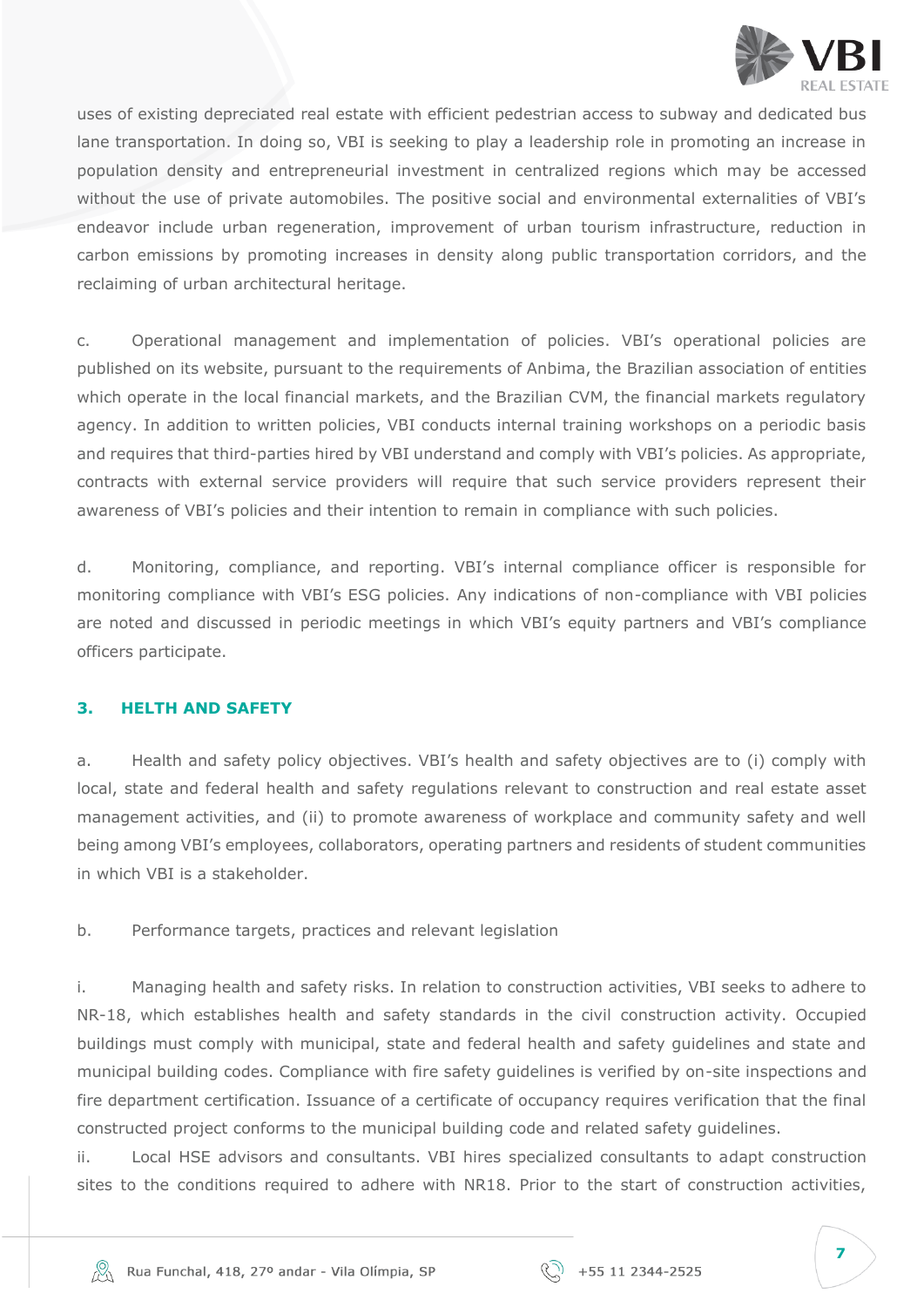

selected consultants, under the supervision of the responsible on- site engineer, will elaborate a workplace health and safety diagnosis and action plan, in which the worksite's compliance with the norms established in NR-18 is evaluated and measures required to comply with NR-18 are recommended. Upon the start of construction, consultants provide periodic written reports which include (i) a summary of observed violations of health and safety norms, (ii) palliative measures taken to correct violations of health and safety standards, (iii) incidents of workplace injury or illness, and (iv) inspections from local, state or federal regulators or enforcement officials. In addition, VBI personnel visit all work sites on a periodic basis with the on-site civil engineer responsible for compliance with workplace health and safety. For operating properties, the contracted property manager (which is expected to be Uliving in the case of student housing properties), is responsible for the diagnosis of health and safety risks and the implementation of measures required to mitigate such risks. Maintaining a healthy and safe student community is a significant component of Uliving's value proposition. Periodically (and at least once in every 2 years) each operating property will be subjected to a health and safety review by a qualified external consultant.

iii. Employee training. As per NR-18 norms, construction workers are provided with workplace health and safety instruction. Workplace health and safety consultants are charged with implementing worker instruction. On-site property managers and residente advisors are trained by the property manager in safety procedures which include: fire safety, evacuation procedures, management of kitchen equipment, and proper use of elevators.

iv. Reporting. During the construction phase, external consultants provide periodic workplace health and safety reports. These reports are supplemented by the daily presence of a responsible engineer and a periodic presence of VBI staff. Any breach of health and safety guidelines observed by VBI staff or selected service providers is recorded. During the operating phase, the property manager is responsible for reporting any nonconformities with health and safety guidelines. A summary report on health and safety compliance (in respect of the entire portfolio) is to be presented on an annual basis as part of the periodic reporting to investors.

#### <span id="page-7-0"></span>**4. ANTI-MONEY LAUNDERING AND COUNTER-TERRORIST FINANCING AND SANCTIONS**

a. Policies. VBI maintains a code of conduct and policy manual which includes guidelines for KYC and anti-money laundering assurances. KYC policies entail looking through to final/ultimate beneficial owners of all transactions above a minimum threshold.2 VBI's guidelines for record keeping, KYC and anti-money laundering precautions comply with the Title III of the US Patriot Act and relevant provisions of Brazilian CVM regulations.

b. Compliance monitoring. VBI's compliance officer is responsible for ensuring compliance with VBI's AML policies and compliance with the US OFAC sanctions policies. VBI maintains a counter-party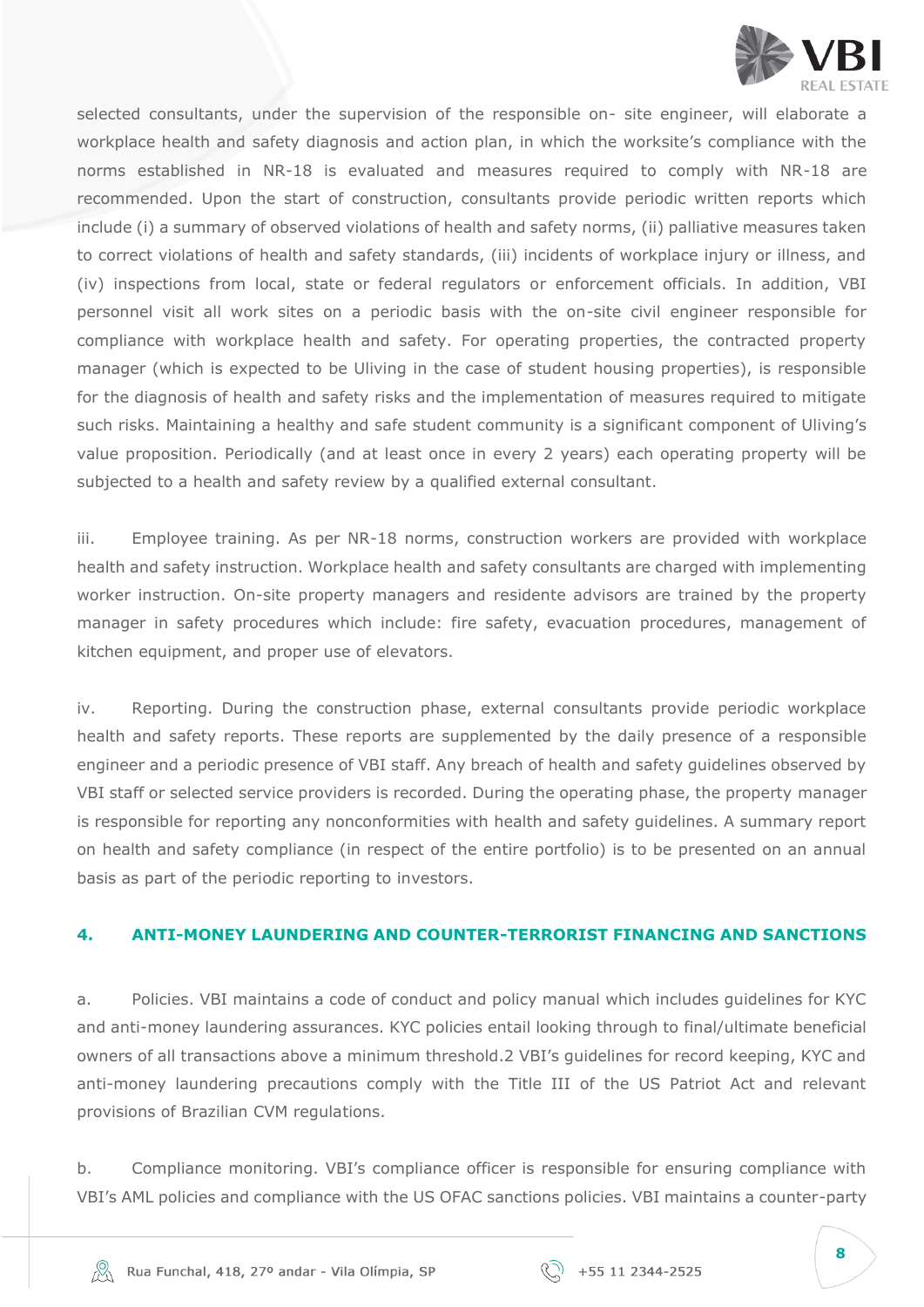

registration process which entails conducting KYC and gathering relevant documentation related to transaction counterparties and their ultimate beneficial owners prior to engaging in commerce with such parties. VBI's counterparty registration and approval guidelines are managed via its ERP system (SAP). KYC is reviewed on a periodic basis if there is any change in beneficial ownership of a counterparty or if there is reason to believe that a counterparty has undergone a change which could alter its suitability as a transaction counterparty to VBI or an entity controlled or managed by VBI.

### <span id="page-8-0"></span>**5. ANTI-BRIBERY AND CORRUPTION**

a. Policies. VBI adheres to anti-bribery and anti-corruption laws including, the US Foreign Corrupt Practices Act of 1977, the US Travel Act, the UK Bribery Act 2010, the Brazilian Anti-Corruption Law (Federal Law NO. 12,846/2013), the Brazilian Anti-Corruption Regulatory Decree (Decree No. 8,420/2015), the Conflict of Interest Law (Federal Law No. 12,813/2013), the Brazilian Law of Administrative Improbity (Federal Law No. 8,429/1992), and the Brazilian Public Procurement Law (Federal Law No. 8,666/1993). VBI's personnel are provided with copies of the VBI Code of Conduct and are provided with instruction related to compliance with anti-bribery and anti-corruption guidelines.

b. Compliance and monitoring. VBI personnel are required to sign a term of adherence to the VBI Code of Conduct. In addition, transactions between entities controlled by VBI and third parties are monitored by VBI's finance team and compliance officer. KYC files with final/ultimate beneficial owner data are updated from time to time, as appropriate.

#### <span id="page-8-1"></span>**6. ESG AND THE INVESTMENT PROCESS**

a. Investment screening and due diligence. VBI's investment approval checklist includes measures to ensure compliance with the guidelines contained in this ESG policy statement.

b. Investment documentation. Transaction documents include reps and warranties which bind key transaction partners to adherence to practices which conform to VBI's ESG policies.

#### <span id="page-8-2"></span>**7. INTERNAL COMPLIANCE ORGANIZATION**

a. Compliance officer. VBI's compliance officer is currently Juliana Yassuda. Juliana is responsible for enforcing compliance with VBI's policies related to ESG guidelines, anti-money laundering, counter-terrorist financing/sanctions, anti-bribery and corruption and tax compliance. VBI's compliance officer's efforts are supplemented by third-party advisors as appropriate.

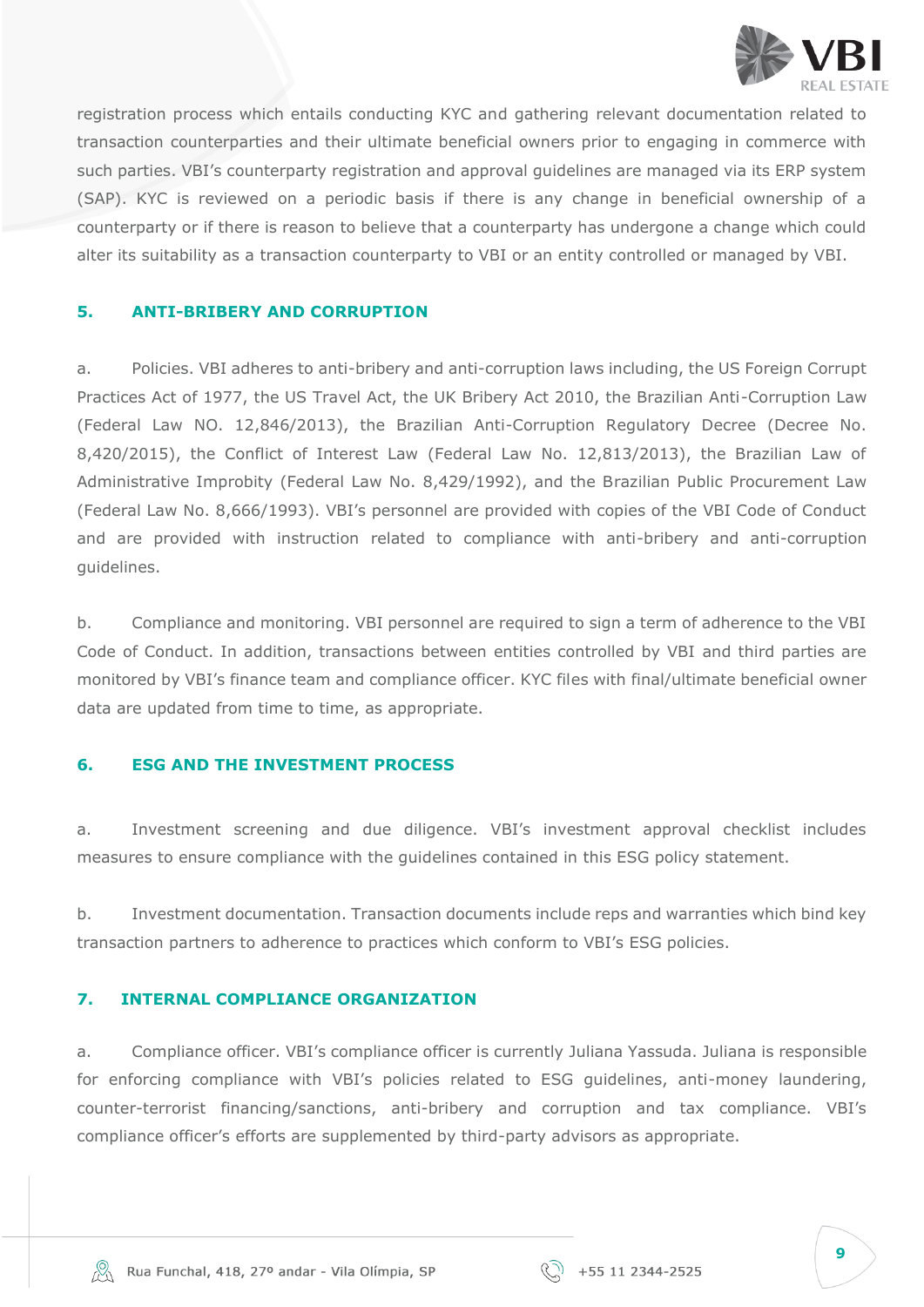

#### <span id="page-9-0"></span>**8. TAX**

a. VBI complies with all relevant local, state and federal taxes. Internally, Sérgio Magalhães, our CFO, is responsible for managing tax compliance, with the assistance of external tax advisors, including Luciano Colauto and Philip Schneider, who advise on the more complex matters, for a fixed monthly fee, in the case of Luciano Colauto, and on an hourly fee basis, in the case of Philip Schneider. VBI may also work with other tax specialists, who are selected on the basis of their reputed expertise, their reputation for conservatism, and the cost of their services. VBI is open and transparent with the Brazilian tax authorities.

b. VBI generally seeks advice in advance of transactions, in the context of structuring asset acquisitions/disposals, management equity plans, tax compliance positions and any materially complex transactions. Advice may be provided in written or verbal form.

c. VBI has a policy that it will not undertake aggressive tax planning (i.e., high risk or likely to be considered abusive for tax purposes), and all transactions are undertaken based on their commercial merits.

d. All investments are subject to internal tax review. In cases where tax issues are complex, VBI's investment committee participates in the tax review and tax thesis validation in order to verify that VBI's investment committee is in line with the tax policy prior to investment.

e. VBI is aware of the risks around the facilitation of tax evasion, and actively seek to encourage a culture that mitigates these risks. For example, counterparty due diligence is undertaken prior to payments to suppliers and associated parties, and the commercial rationale of transaction/arrangements are clearly documented.

f. VBI has not been subject to any meaningful local, state or federal tax challenges, with the exception of routine reviews of tax withholdings in relation to large construction projects. In no such tax reviews has VBI ever been designated by the tax authority as having taken an aggressive tax posture.

a. Student housing JV tax positions

i. Key tax positions. VBI's student housing investment program will utilize the FII structure, which offers similar tax advantages to a REIT structure. In relation to residential properties, the use of the REIT structure to minimize taxation on net rental income is clear and non-controversial. In relation to hotel properties, VBI will master lease the property to the property manager, who in turn will receive revenues from tenant room charges and pay a monthly rental fee which is approximately